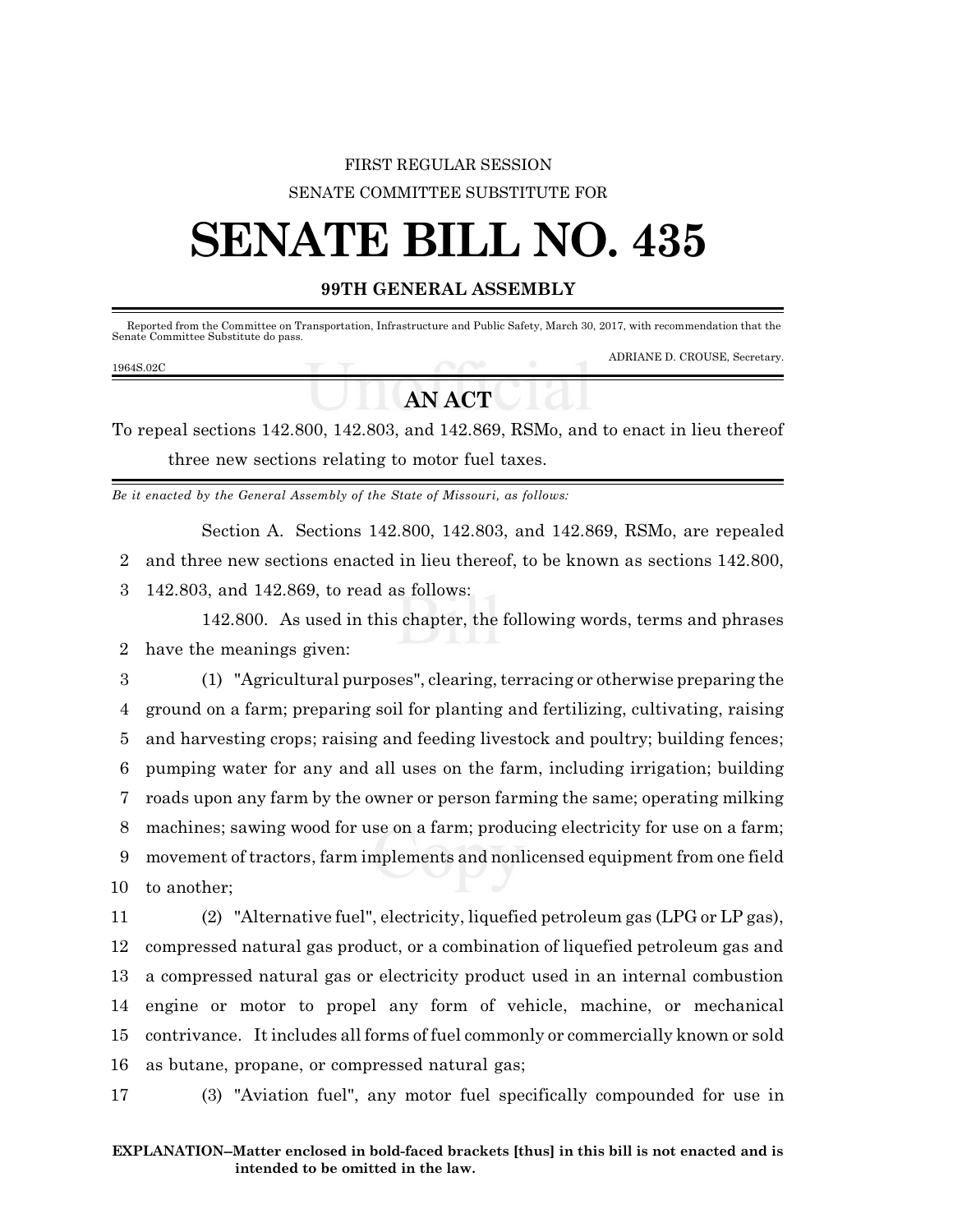reciprocating aircraft engines;

 (4) "Blend stock", any petroleum product component of motor fuel, such as naphtha, reformat, toluene or kerosene, that can be blended for use in a motor fuel without further processing. The term includes those petroleum products presently defined by the Internal Revenue Service in regulations pursuant to 26 U.S.C., Sections 4081 and 4082, as amended. However, the term does not include any substance that:

 (a) Will be ultimately used for consumer nonmotor fuel use; and (b) Is sold or removed in drum quantities (fifty-five gallons) or less at the time of the removal or sale;

 (5) "Blended fuel", a mixture composed of motor fuel and another liquid including blend stock, other than a de minimis amount of a product such as carburetor detergent or oxidation inhibitor, that can be used as a fuel in a highway vehicle. This term includes but is not limited to gasohol, ethanol, methanol, fuel grade alcohol, diesel fuel enhancers and resulting blends;

 (6) "Blender", any person that produces blended motor fuel outside the bulk transfer/terminal system;

 (7) "Blending", the mixing of one or more petroleum products, with or without another product, regardless of the original character of the product blended, if the product obtained by the blending is capable of use or otherwise sold for use in the generation of power for the propulsion of a motor vehicle, an airplane, or a motorboat. The term does not include the blending that occurs in the process of refining by the original refiner of crude petroleum or the blending of products known as lubricating oil and greases;

 (8) "Bulk plant", a bulk motor fuel storage and distribution facility that is not a terminal within the bulk transfer system and from which motor fuel may be removed by truck;

 (9) "Bulk transfer", any transfer of motor fuel from one location to another by pipeline tender or marine delivery within the bulk transfer/terminal system;

 (10) "Bulk transfer/terminal system", the motor fuel distribution system consisting of refineries, pipelines, vessels, and terminals. Motor fuel in a refinery, pipeline, boat, barge or terminal is in the bulk transfer/terminal system. Motor fuel in the fuel supply tank of any engine, or in any tank car, rail car, trailer, truck, or other equipment suitable for ground transportation is not in the bulk transfer/terminal system;

(11) "Consumer", the user of the motor fuel;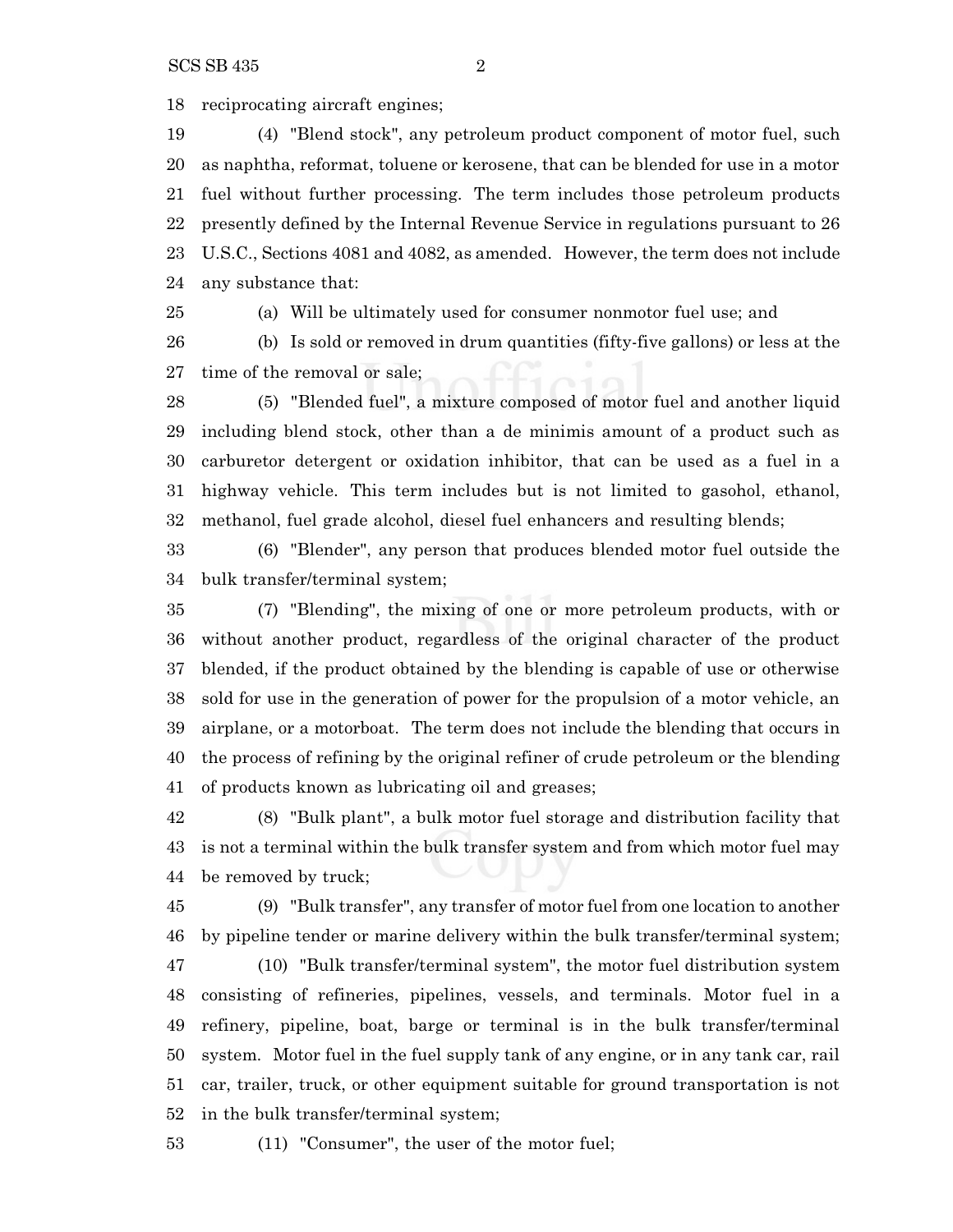(12) "Delivery", the placing of motor fuel or any liquid **or propulsion energy** into the **battery,** fuel tank**, or storage device** of a motor vehicle or bulk storage facility;

(13) "Department", the department of revenue;

 (14) "Destination state", the state, territory, or foreign country to which motor fuel is directed for delivery into a storage facility, a receptacle, a container, or a type of transportation equipment for the purpose of resale or use;

 (15) "Diesel fuel", any liquid that is commonly or commercially known or sold as a fuel that is suitable for use in a diesel-powered highway vehicle. A liquid meets this requirement if, without further processing or blending, the liquid has practical and commercial fitness for use in the propulsion engine of a diesel-powered highway vehicle. "Diesel fuel" does not include jet fuel sold to a buyer who is registered with the Internal Revenue Service to purchase jet fuel and remit taxes on its sale or use to the Internal Revenue Service. "Diesel fuel" does not include biodiesel commonly referred to as B100 and defined in ASTM D6751, B99, or B99.9 until such biodiesel is blended with other diesel fuel or sold for highway use;

 (16) "Diesel-powered highway vehicle", a motor vehicle operated on a highway that is propelled by a diesel-powered engine;

(17) "Director", the director of revenue;

 (18) "Distributor", a person who either produces, refines, blends, compounds or manufactures motor fuel, imports motor fuel into a state or exports motor fuel out of a state, or who is engaged in distribution of motor fuel;

 (19) "Dyed fuel", diesel fuel or kerosene that is required to be dyed pursuant to United States Environmental Protection Agency rules or is dyed pursuant to Internal Revenue Service rules or pursuant to any other requirements subsequently set by the United States Environmental Protection Agency or Internal Revenue Service including any invisible marker requirements;

 (20) "Eligible purchaser", a distributor who has been authorized by the director to purchase motor fuel on a tax-deferred basis;

 (21) "Export", to obtain motor fuel in this state for sale or other distribution outside of this state. In applying this definition, motor fuel delivered out of state by or for the seller constitutes an export by the seller, and motor fuel delivered out of state by or for the purchaser constitutes an export by the purchaser;



(22) "Exporter", any person, other than a supplier, who purchases motor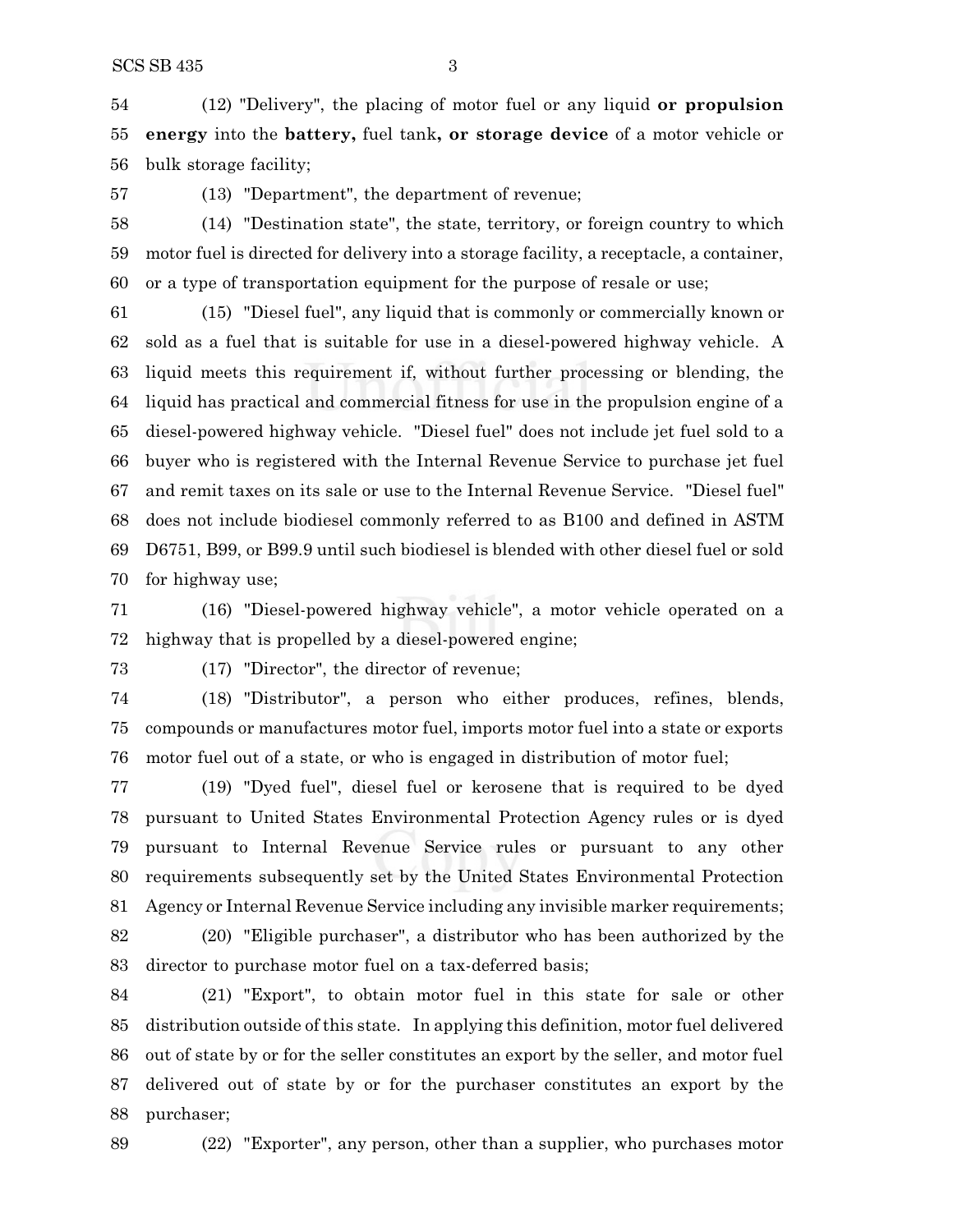fuel in this state for the purpose of transporting or delivering the fuel outside of this state;

 (23) "Farm tractor", all tractor-type, motorized farm implements and equipment but shall not include motor vehicles of the truck-type, pickup truck-type, automobiles, and other motor vehicles required to be registered and licensed each year pursuant to the provisions of the motor vehicle license and registration laws of this state;

 (24) "Fuel grade alcohol", a methanol or ethanol with a proof of not less than one hundred ninety degrees (determined without regard to denaturants) and products derived from such alcohol for blending with motor fuel;

 (25) "Fuel transportation vehicle", any vehicle designed for highway use which is also designed or used to transport motor fuels and includes transport trucks and tank wagons;

 (26) "Gasoline", all products commonly or commercially known or sold as gasoline that are suitable for use as a motor fuel. Gasoline does not include products that have an American Society for Testing and Materials (ASTM) octane number of less than seventy-five as determined by the motor method;

 (27) "Gross gallons", the total measured motor fuel, exclusive of any temperature or pressure adjustments, in U.S. gallons;

 (28) "Heating oil", a motor fuel that is burned in a boiler, furnace, or stove for heating or industrial processing purposes;

 (29) "Import", to bring motor fuel into this state by any means of conveyance other than in the fuel supply tank of a motor vehicle. In applying this definition, motor fuel delivered into this state from out-of-state by or for the seller constitutes an import by the seller, and motor fuel delivered into this state from out-of-state by or for the purchaser constitutes an import by the purchaser; (30) "Import verification number", the number assigned by the director with respect to a single transport truck delivery into this state from another state upon request for an assigned number by an importer or the transporter carrying motor fuel into this state for the account of an importer;

 (31) "Importer"**,** includes any person who is the importer of record, pursuant to federal customs law, with respect to motor fuel. If the importer of record is acting as an agent, the person for whom the agent is acting is the importer. If there is no importer of record of motor fuel entered into this state, the owner of the motor fuel at the time it is brought into this state is the importer;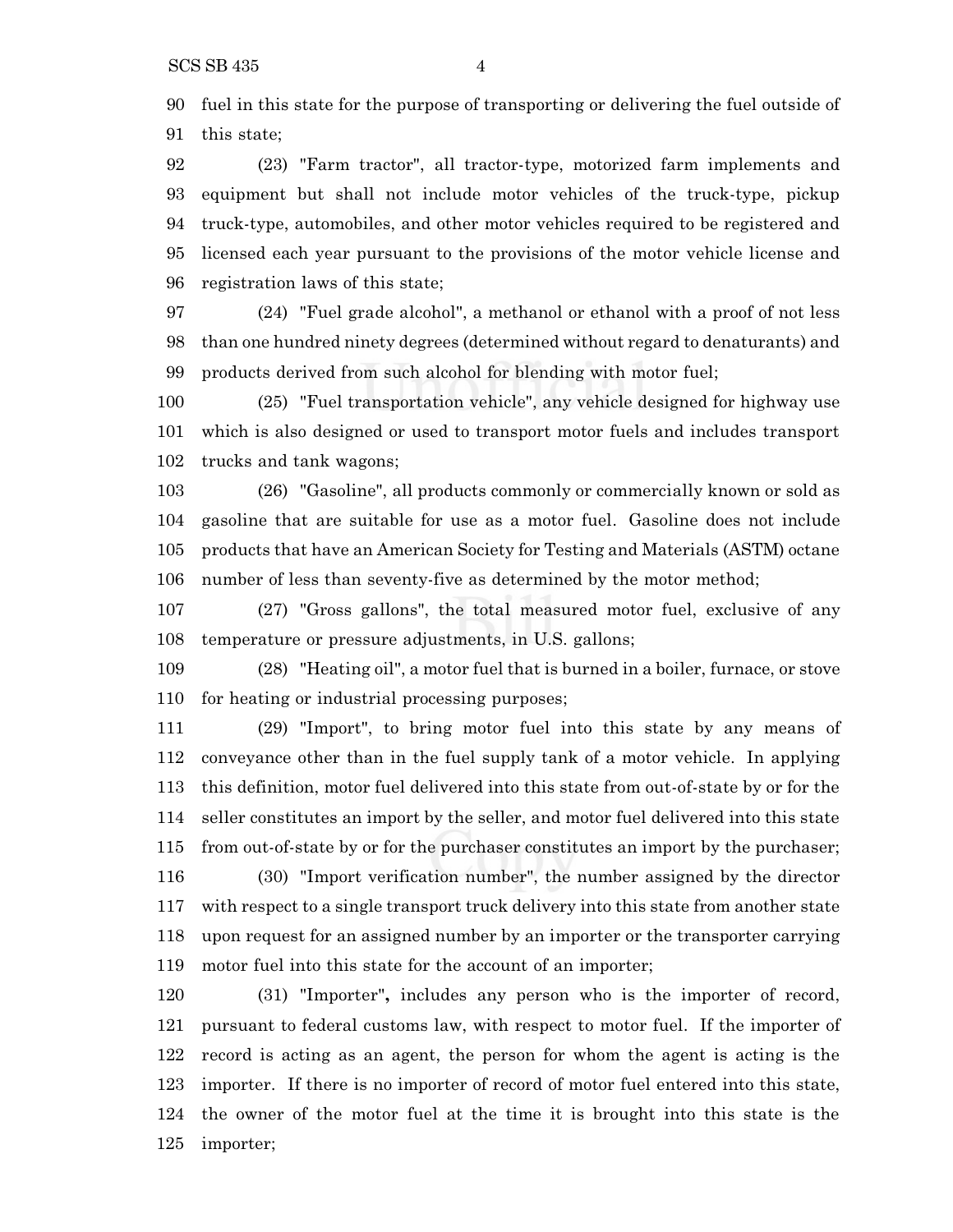(32) "Interstate motor fuel user", any person who operates a motor fuel-powered motor vehicle with a licensed gross weight exceeding twenty-six

 thousand pounds that travels from this state into another state or from another state into this state;

 (33) "Invoiced gallons", the gallons actually billed on an invoice for payment to a supplier which shall be either gross or net gallons on the original manifest or bill of lading;

 (34) "K-1 kerosene", a petroleum product having an A.P.I. gravity of not less than forty degrees, at a temperature of sixty degrees Fahrenheit and a minimum flash point of one hundred degrees Fahrenheit with a sulfur content not exceeding four one-hundredths percent by weight;

 (35) "Kerosene", the petroleum fraction containing hydrocarbons that are slightly heavier than those found in gasoline and naphtha, with a boiling range of one hundred forty-nine to three hundred degrees Celsius;

 (36) "Liquid", any substance that is liquid in excess of sixty degrees Fahrenheit and at a pressure of fourteen and seven-tenths pounds per square inch absolute;

(37) "Motor fuel", gasoline, diesel fuel, kerosene and blended fuel;

144 (38) "Motor vehicle", any automobile, truck, truck-tractor or any motor bus or self-propelled vehicle not exclusively operated or driven upon fixed rails or tracks. The term does not include:

 (a) Farm tractors or machinery including tractors and machinery designed for off-road use but capable of movement on roads at low speeds, or

(b) A vehicle solely operated on rails;

 (39) "Net gallons", the motor fuel, measured in U.S. gallons, when corrected to a temperature of sixty degrees Fahrenheit and a pressure of fourteen and seven-tenths pounds per square inch absolute (psi);

 (40) "Permissive supplier", an out-of-state supplier that elects, but is not required, to have a supplier's license pursuant to this chapter;

 (41) "Person", natural persons, individuals, partnerships, firms, associations, corporations, estates, trustees, business trusts, syndicates, this state, any county, city, municipality, school district or other political subdivision of the state, federally recognized Indian tribe, or any corporation or combination acting as a unit or any receiver appointed by any state or federal court;

 (42) "Position holder", the person who holds the inventory position in motor fuel in a terminal, as reflected on the records of the terminal operator. A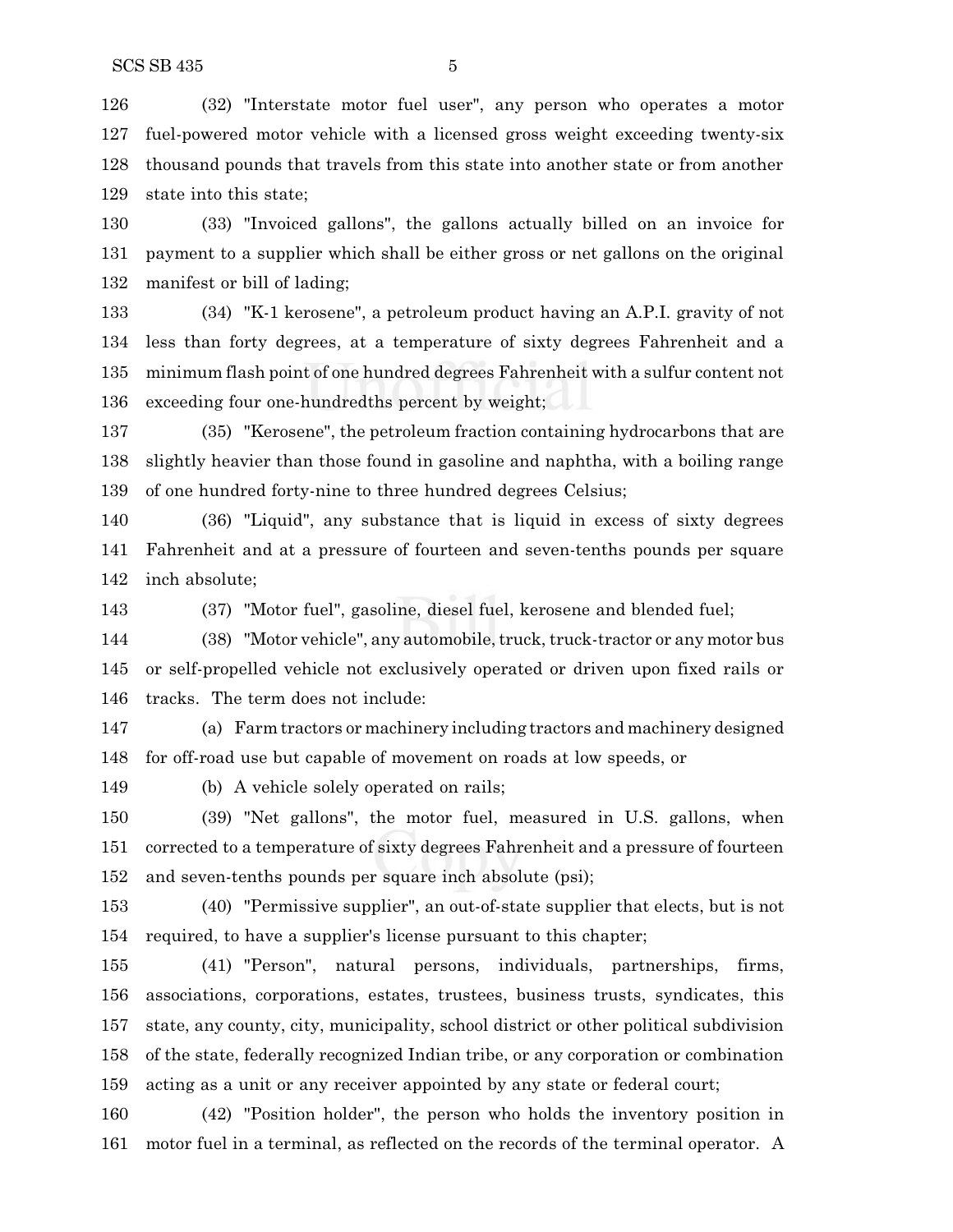person holds the inventory position in motor fuel when that person has a contract with the terminal operator for the use of storage facilities and terminating services for motor fuel at the terminal. The term includes a terminal operator who owns motor fuel in the terminal;

 (43) "Propel", the operation of a motor vehicle, whether it is in motion or at rest;

 (44) "Public highway", every road, toll road, highway, street, way or place generally open to the use of the public as a matter of right for the purposes of vehicular travel, including streets and alleys of any town or city notwithstanding that the same may be temporarily closed for construction, reconstruction, maintenance or repair;

 (45) "Qualified terminal", a terminal which has been assigned a terminal control number ("tcn") by the Internal Revenue Service;

 (46) "Rack", a mechanism for delivering motor fuel from a refinery or terminal into a railroad tank car, a transport truck or other means of bulk transfer outside of the bulk transfer/terminal system;

 (47) "Refiner", any person that owns, operates, or otherwise controls a refinery;

 (48) "Refinery", a facility used to produce motor fuel from crude oil, unfinished oils, natural gas liquids, or other hydrocarbons and from which motor fuel may be removed by pipeline, by boat or barge, or at a rack;

 (49) "Removal", any physical transfer of motor fuel from a terminal, manufacturing plant, customs custody, pipeline, boat or barge, refinery or any facility that stores motor fuel;

 (50) "Retailer", a person that engages in the business of selling or dispensing to the consumer within this state;

(51) "Supplier", a person that is:

 (a) Registered or required to be registered pursuant to 26 U.S.C., Section 4101, for transactions in motor fuels in the bulk transfer/terminal distribution system; and

(b) One or more of the following:

a. The position holder in a terminal or refinery in this state;

b. Imports motor fuel into this state from a foreign country;

 c. Acquires motor fuel from a terminal or refinery in this state from a position holder pursuant to either a two-party exchange or a qualified buy-sell arrangement which is treated as an exchange and appears on the records of the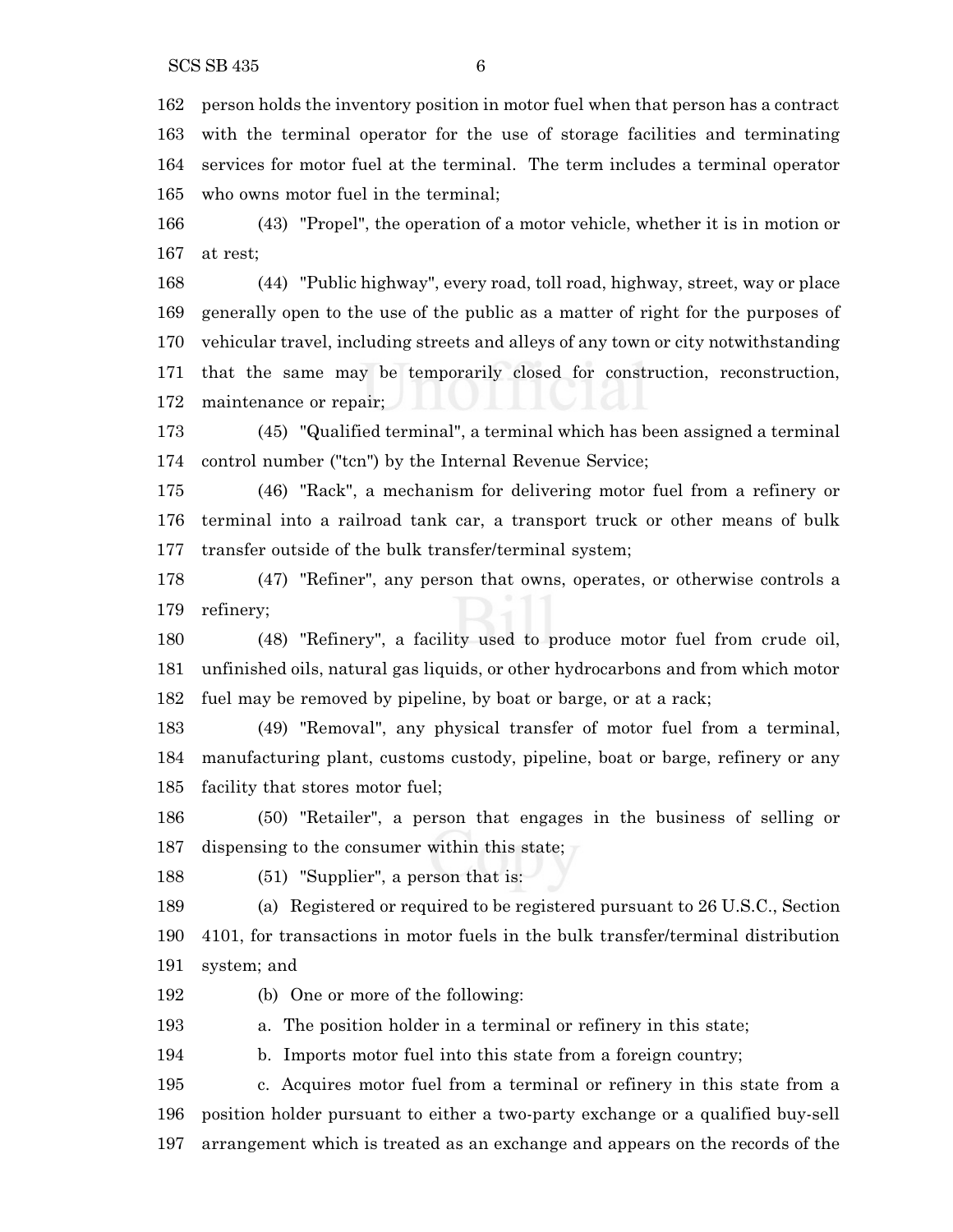terminal operator; or

 d. The position holder in a terminal or refinery outside this state with respect to motor fuel which that person imports into this state. A terminal operator shall not be considered a supplier based solely on the fact that the terminal operator handles motor fuel consigned to it within a terminal. "Supplier" also means a person that produces fuel grade alcohol or alcohol-derivative substances in this state, produces fuel grade alcohol or alcohol-derivative substances for import to this state into a terminal, or acquires upon import by truck, rail car or barge into a terminal, fuel grade alcohol or alcohol-derivative substances. "Supplier" includes a permissive supplier unless specifically provided otherwise;

 (52) "Tank wagon", a straight truck having multiple compartments designed or used to carry motor fuel;

(53) "Terminal", a bulk storage and distribution facility which includes:

(a) For the purposes of motor fuel, is a qualified terminal;

 (b) For the purposes of fuel grade alcohol, is supplied by truck, rail car, boat, barge or pipeline and the products are removed at a rack;

 (54) "Terminal bulk transfers" include but are not limited to the following: (a) Boat or barge movement of motor fuel from a refinery or terminal to a terminal;

 (b) Pipeline movements of motor fuel from a refinery or terminal to a terminal;

 (c) Book transfers of product within a terminal between suppliers prior to completion of removal across the rack; and

 (d) Two-party exchanges or buy-sell supply arrangements within a terminal between licensed suppliers;

 (55) "Terminal operator", any person that owns, operates, or otherwise controls a terminal. A terminal operator may own the motor fuel that is transferred through or stored in the terminal;

 (56) "Transmix", the buffer or interface between two different products in a pipeline shipment, or a mix of two different products within a refinery or terminal that results in an off-grade mixture;

 (57) "Transport truck", a semitrailer combination rig designed or used to transport motor fuel over the highways;

 (58) "Transporter", any operator of a pipeline, barge, railroad or transport truck engaged in the business of transporting motor fuels;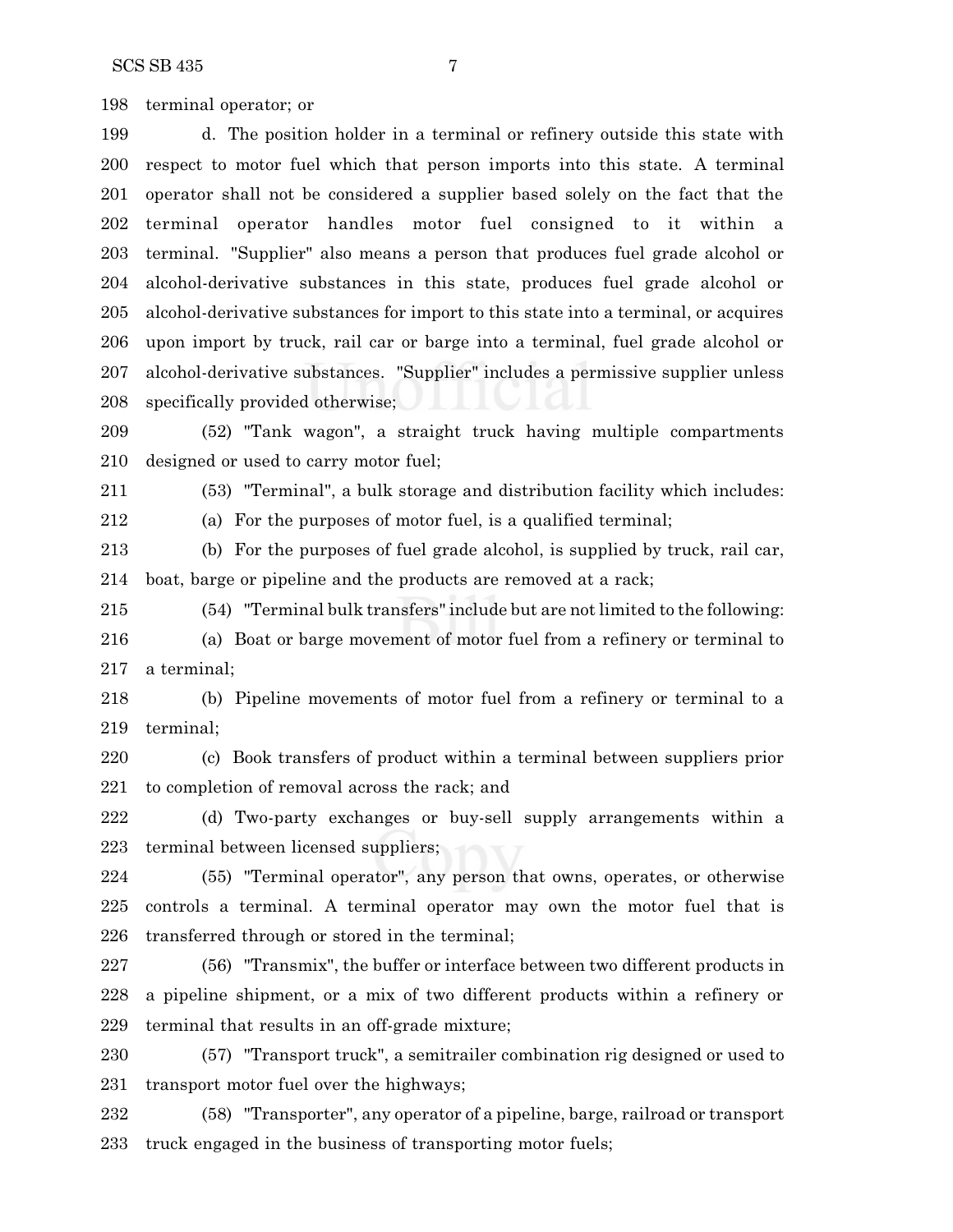(59) "Two-party exchange", a transaction in which the motor fuel is transferred from one licensed supplier or licensed permissive supplier to another licensed supplier or licensed permissive supplier and:

 (a) Which transaction includes a transfer from the person that holds the original inventory position for motor fuel in the terminal as reflected on the records of the terminal operator; and

 (b) The exchange transaction is simultaneous with removal from the terminal by the receiving exchange partner. However, in any event, the terminal operator in its books and records treats the receiving exchange party as the supplier which removes the product across a terminal rack for purposes of reporting such events to this state;

(60) "Ultimate vendor", a person that sells motor fuel to the consumer;

 (61) "Undyed diesel fuel", diesel fuel that is not subject to the United States Environmental Protection Agency dyeing requirements, or has not been dyed in accordance with Internal Revenue Service fuel dyeing provisions; and

 (62) "Vehicle fuel tank", any receptacle on a motor vehicle from which fuel is supplied for the propulsion of the motor vehicle.

142.803. 1. A tax is levied and imposed on all motor fuel used or consumed in this state as follows:

(1) Motor fuel, seventeen cents per gallon;

 (2) Alternative fuels, not subject to the decal fees as provided in section 142.869, with a power potential equivalent of motor fuel. In the event alternative fuel, which is not commonly sold or measured by the gallon, is used in motor vehicles on the highways of this state, the director is authorized to assess and collect a tax upon such alternative fuel measured by the nearest power potential equivalent to that of one gallon of regular grade gasoline. The determination by the director of the power potential equivalent of such alternative fuel shall be prima facie correct;

 (3) Aviation fuel used in propelling aircraft with reciprocating engines, nine cents per gallon as levied and imposed by section 155.080 to be collected as required under this chapter;

 (4) Compressed natural gas fuel, five cents per gasoline gallon equivalent until December 31, 2019, eleven cents per gasoline gallon equivalent from January 1, 2020, until December 31, 2024, and then seventeen cents per gasoline gallon equivalent thereafter. The gasoline gallon equivalent and method of sale for compressed natural gas shall be as published by the National Institute of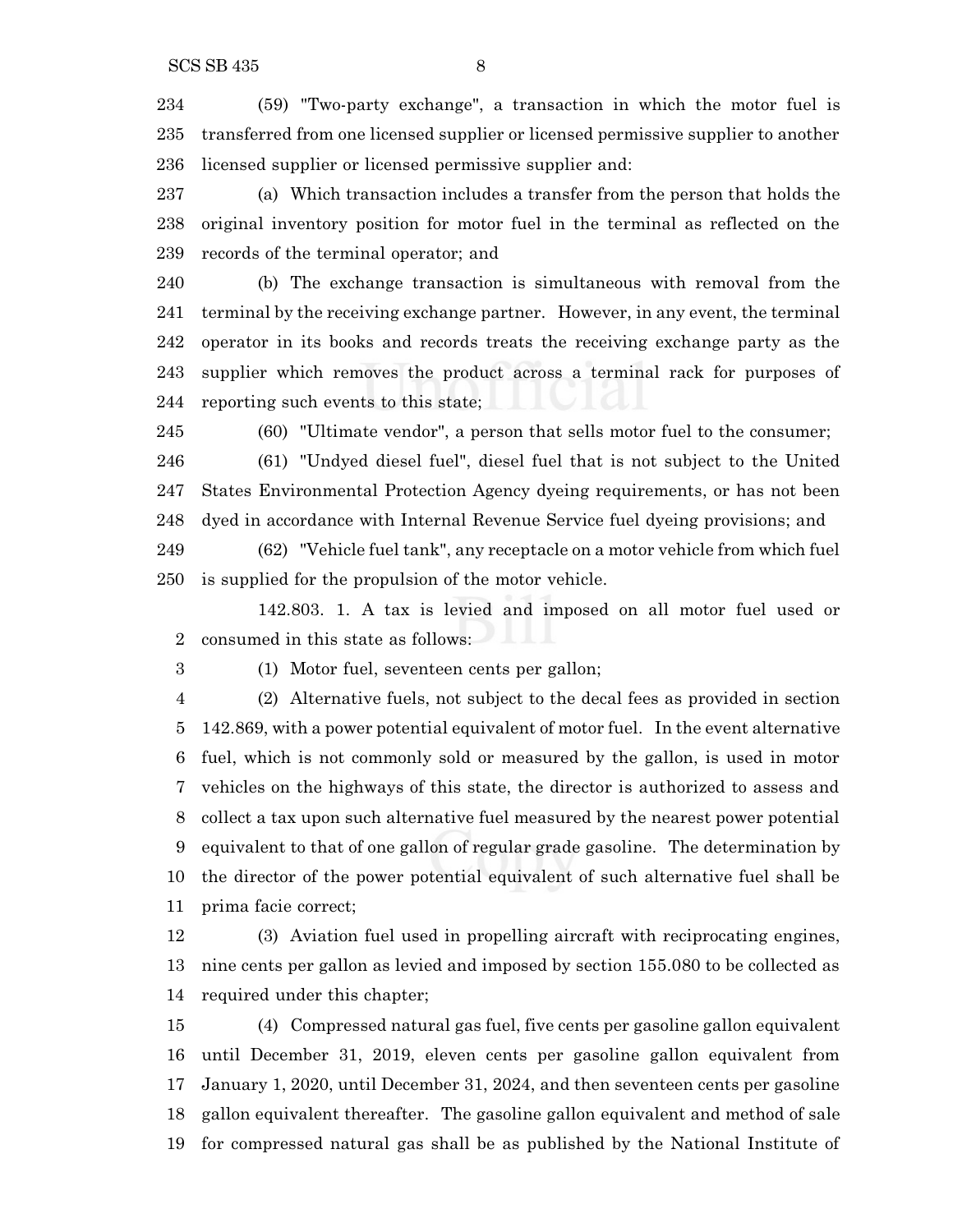Standards and Technology in Handbooks 44 and 130, and supplements thereto or revisions thereof. In the absence of such standard or agreement, the gasoline gallon equivalent and method of sale for compressed natural gas shall be equal to five and sixty-six-hundredths pounds of compressed natural gas. All applicable provisions contained in this chapter governing administration, collections, and enforcement of the state motor fuel tax shall apply to the tax imposed on compressed natural gas, including but not limited to licensing, reporting, penalties, and interest;

 (5) Liquefied natural gas fuel, five cents per diesel gallon equivalent until December 31, 2019, eleven cents per diesel gallon equivalent from January 1, 2020, until December 31, 2024, and then seventeen cents per diesel gallon equivalent thereafter. The diesel gallon equivalent and method of sale for liquefied natural gas shall be as published by the National Institute of Standards and Technology in Handbooks 44 and 130, and supplements thereto or revisions thereof.

 In the absence of such standard or agreement, the diesel gallon equivalent and method of sale for liquefied natural gas shall be equal to six and six-hundredths pounds of liquefied natural gas. All applicable provisions contained in this chapter governing administration, collections, and enforcement of the state motor fuel tax shall apply to the tax imposed on liquefied natural gas, including but not limited to licensing, reporting, penalties, and interest;

 (6) **Propane gas fuel, five cents per gallon until December 31, 2019, eleven cents per gallon from January 1, 2020, until December 31, 2024, and then seventeen cents per gallon thereafter. All applicable provisions contained in this chapter governing administration, collection, and enforcement of the state motor fuel tax shall apply to the tax imposed on propane gas including, but not limited to, licensing, reporting, penalties, and interest;**

 **(7)** If a natural gas, compressed natural gas, **[**or**]** liquefied natural gas**, electric, or propane** connection is used for fueling motor vehicles and for another use, such as heating, the tax imposed by this section shall apply to the entire amount of natural gas, compressed natural gas, **[**or**]** liquefied natural gas**, electricity, or propane** used unless an approved separate metering and accounting system is in place.

 2. Alltaxes, surcharges and fees are imposed upon the ultimate consumer, but are to be precollected as described in this chapter, for the facility and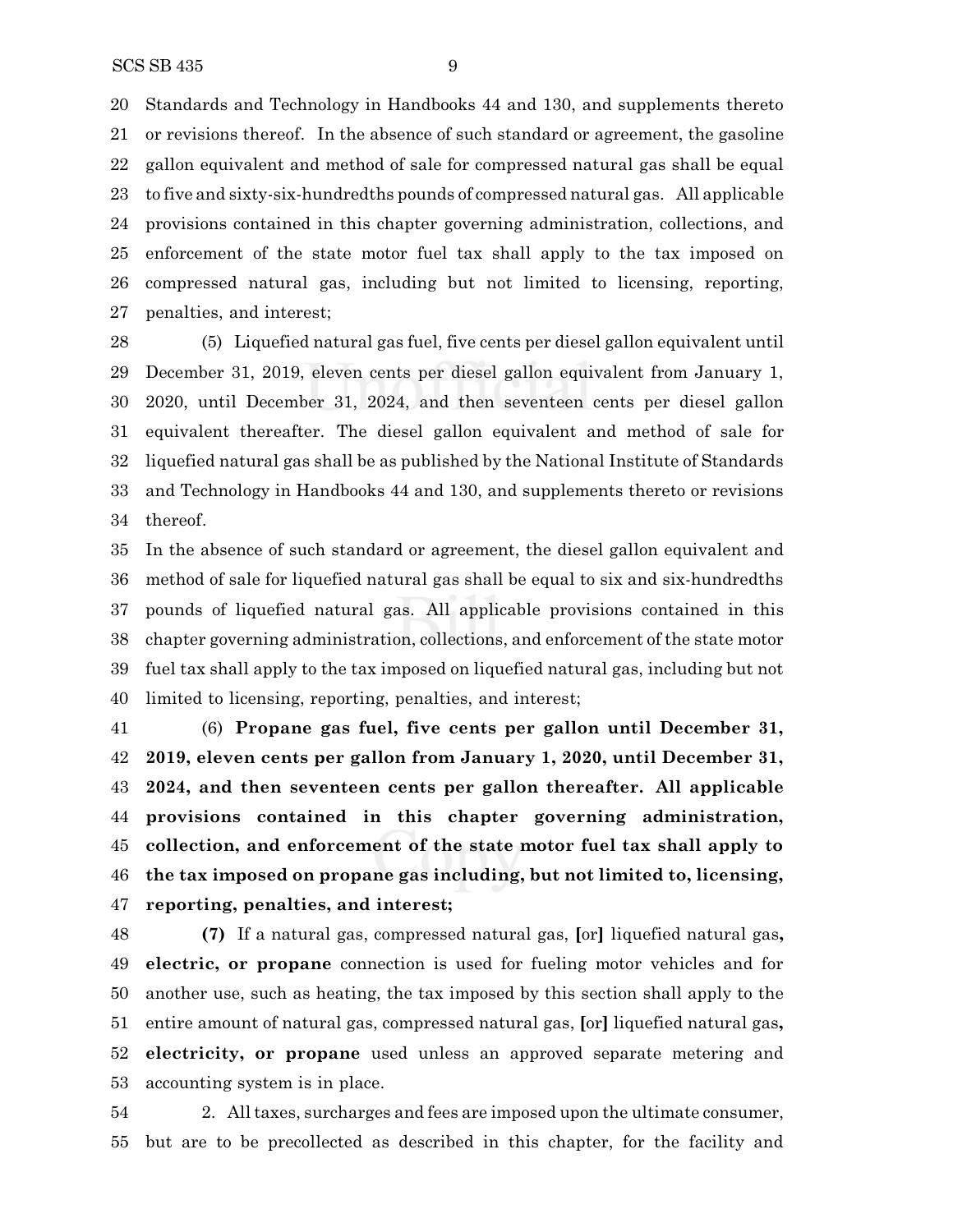convenience of the consumer. The levy and assessment on other persons as specified in this chapter shall be as agents of this state for the precollection of the tax.

142.869. 1. The tax imposed by this chapter shall not apply to passenger motor vehicles, buses as defined in section 301.010, or commercial motor vehicles registered in this state which are powered by alternative fuel, and for which a valid decal has been acquired as provided in this section, provided that sales made to alternative fueled vehicles powered by **propane,** compressed natural gas**,** or liquefied natural gas that do not meet the requirements of subsection 3 of this section shall be taxed exclusively pursuant to subdivisions (4) **[**and (5)**] to (7)** of subsection 1 of section 142.803, respectively. The owners or operators of such motor vehicles shall, in lieu of the tax imposed by section 142.803, pay an annual alternative fuel decal fee as follows: seventy-five dollars on each passenger motor vehicle, school bus as defined in section 301.010, and commercial motor vehicle with a licensed gross vehicle weight of eighteen thousand pounds or less; one hundred dollars on each motor vehicle with a licensed gross weight in excess of eighteen thousand pounds but not more than thirty-six thousand pounds used for farm or farming transportation operations and registered with a license plate designated with the letter "F"; one hundred fifty dollars on each motor vehicle with a licensed gross vehicle weight in excess of eighteen thousand pounds but less than or equal to thirty-six thousand pounds, and each passenger-carrying motor vehicle subject to the registration fee provided in sections 301.059, 301.061 and 301.063; two hundred fifty dollars on each motor vehicle with a licensed gross weight in excess of thirty-six thousand pounds used for farm or farming transportation operations and registered with a license plate designated with the letter "F"; and one thousand dollars on each motor vehicle with a licensed gross vehicle weight in excess of thirty-six thousand pounds. Notwithstanding provisions of this section to the contrary, motor vehicles licensed as historic under section 301.131 which are powered by alternative fuel shall be exempt from both the tax imposed by this chapter and the alternative fuel decal requirements of this section.

 2. Except interstate fuel users and vehicles licensed under a reciprocity agreement as defined in section 142.617, the tax imposed by section 142.803 shall not apply to motor vehicles registered outside this state which are powered by alternative fuel other than **propane,** compressed natural gas**,** and liquefied natural gas, and for which a valid temporary alternative fuel decal has been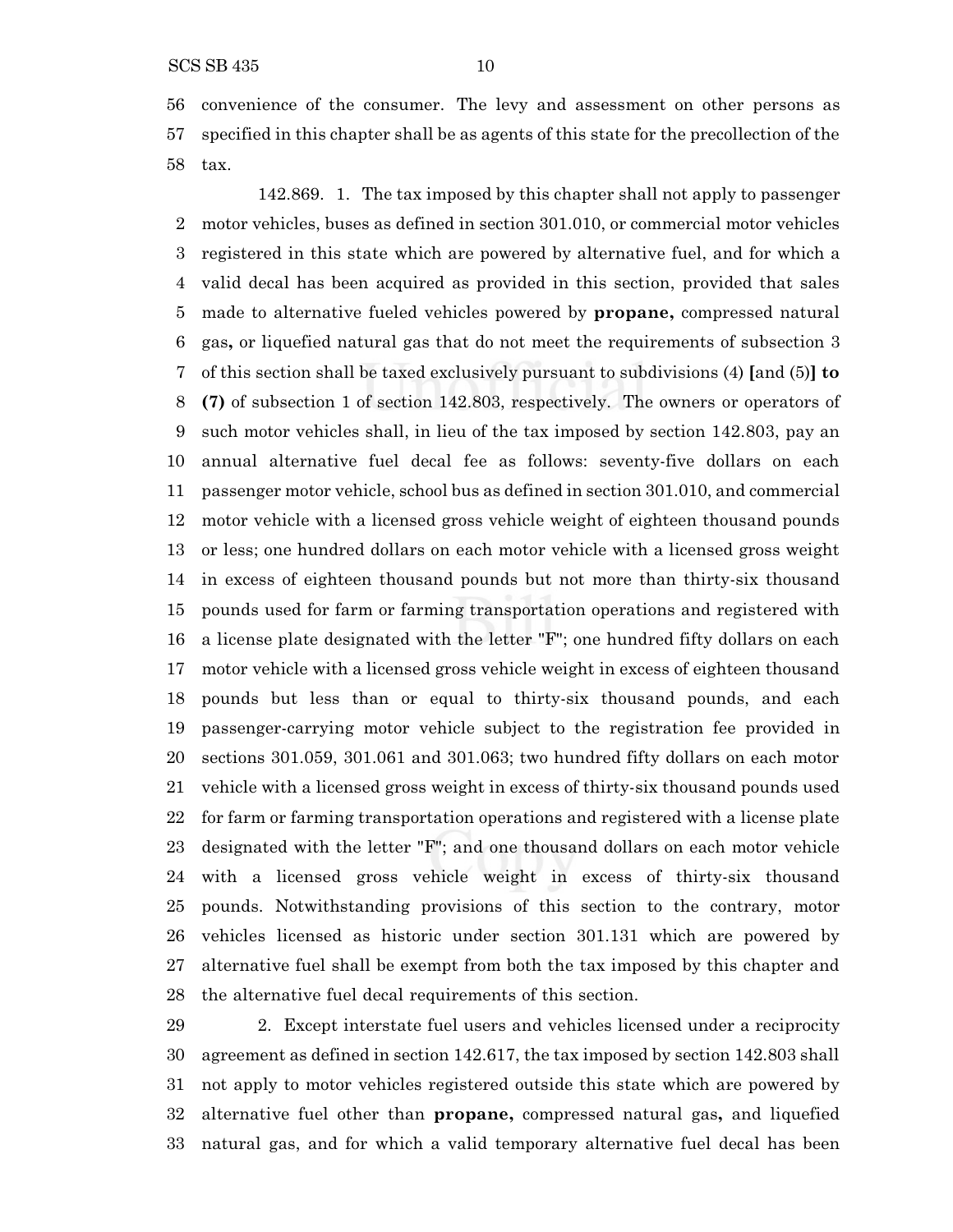acquired as provided in this section. The owners or operators of such motor vehicles shall, in lieu of the tax imposed by section 142.803, pay a temporary alternative fuel decal fee of eight dollars on each such vehicle. Such decals shall be valid for a period of fifteen days from the date of issuance and shall be attached to the lower right-hand corner of the front windshield on the motor vehicle for which it was issued. Such decal and fee shall not be transferable. All proceeds from such decal fees shall be deposited as specified in section 142.345. Alternative fuel dealers selling such decals in accordance with rules and regulations prescribed by the director shall be allowed to retain fifty cents for each decal fee timely remitted to the director.

 3. Owners or operators of passenger motor vehicles, buses as defined in section 301.010, or commercial motor vehicles registered in this state which are powered by compressed natural gas or liquefied natural gas who have installed a compressed natural gas fueling station or liquefied natural gas fueling station used solely to fuel the motor vehicles they own or operate as of December 31, 2015, may continue to apply for and use the alternative fuel decal in lieu of paying the tax imposed under subdivisions (4) and (5) of subsection 1 of section 142.803. Owners or operators of compressed natural gas fueling stations or liquefied natural gas fueling stations whose vehicles bear an alternative fuel decal shall be prohibited from selling or providing compressed natural gas or liquefied natural gas to any motor vehicle they do not own or operate. Owners or operators of motor vehicles powered by compressed natural gas or liquefied natural gas bearing an alternative fuel decal after January 1, 2016, that decline to renew the alternative fuel decals for such motor vehicles shall no longer be eligible to apply for and use alternative fuel decals under this subsection. Any compressed natural gas or liquefied natural gas obtained at any fueling station not owned by the owner or operator of the motor vehicle bearing an alternative fuel decal shall be subject to the tax under subdivisions (4) and (5) of subsection 1 of section 142.803.

 4. **An owner or operator of a motor vehicle powered by propane may continue to apply for and use the alternative fuel decal in lieu of paying the tax imposed under subdivision (6) of subsection 1 of section 142.803. If the appropriate motor fuel tax under subdivision (6) of subsection 1 of section 142.803 is collected at the time of fueling, an operator of a propane fueling station that uses quick-connect fueling nozzles may sell propane as a motor fuel without verifying the**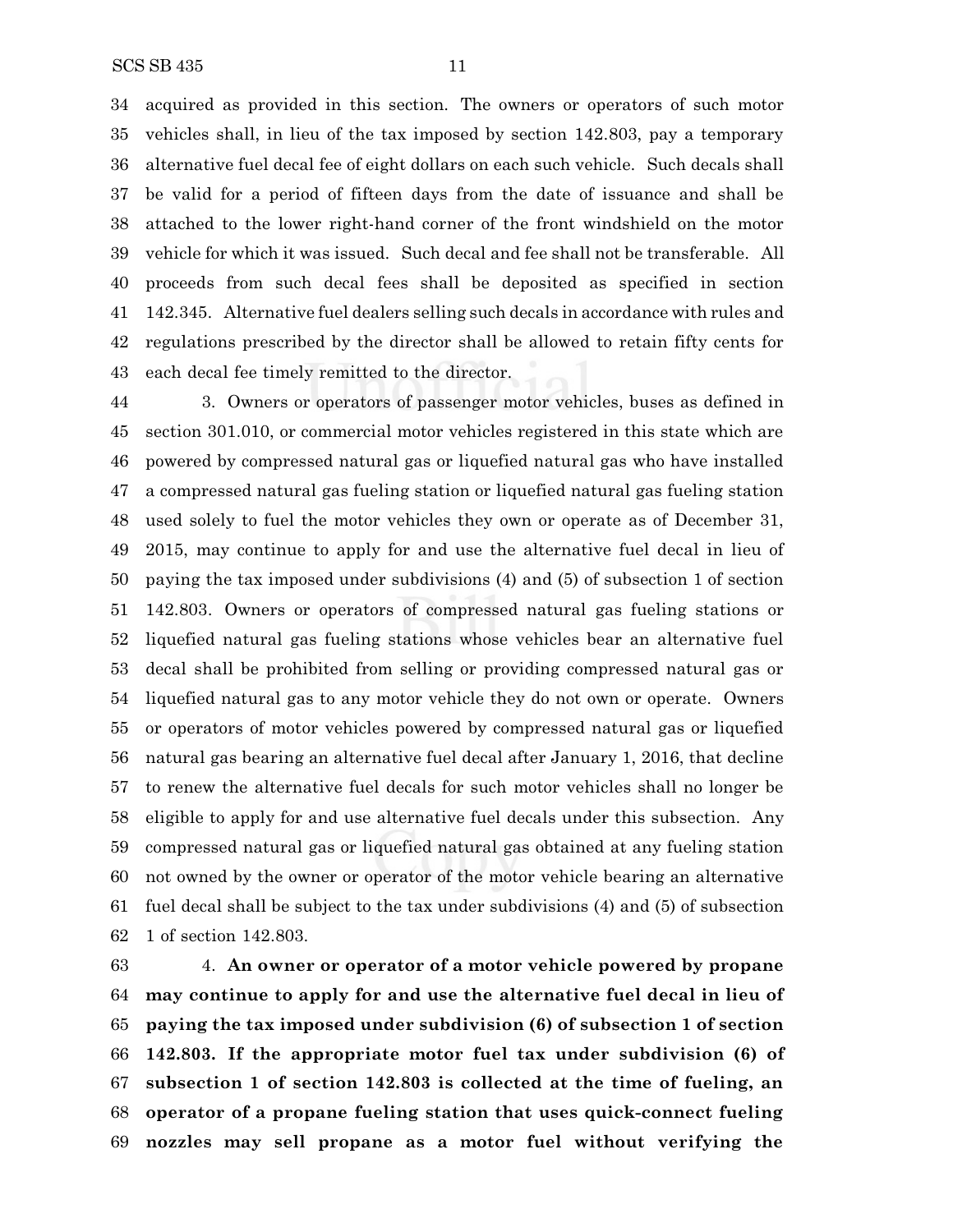**application of a valid Missouri alternative fuel decal. If an owner or operator of a motor vehicle powered by propane that bears an alternative fuel decal refuels at an unattended propane refueling station, such owner or operator shall not be eligible for a refund of the motor fuel tax paid at such refueling.**

 **5.** The director shall annually, on or before January thirty-first of each year, collect or cause to be collected from owners or operators of the motor vehicles specified in subsection 1 of this section the annual decal fee. Applications for such decals shall be supplied by the department of revenue. In the case of a motor vehicle which is not in operation by January thirty-first of any year, a decal may be purchased for a fractional period of such year, and the amount of the decal fee shall be reduced by one-twelfth for each complete month which shall have elapsed since the beginning of such year. **This subsection shall not apply to an owner or operator of a motor vehicle powered by propane who fuels such vehicle exclusively at unattended fueling stations that collect the motor fuel tax.**

 **[**5.**] 6.** Upon the payment of the fee required by subsection 1 of this section, the director shall issue a decal, which shall be valid for the current calendar year and shall be attached to the lower right-hand corner of the front windshield on the motor vehicle for which it was issued.

 **[**6.**] 7.** The decal fee paid pursuant to subsection 1 of this section for each motor vehicle shall be transferable upon a change of ownership of the motor vehicle and, if the LP gas or natural gas equipment is removed from a motor vehicle upon a change of ownership and is reinstalled in another motor vehicle, upon such reinstallation. Such transfers shall be accomplished in accordance with rules and regulations promulgated by the director.

 **[**7.**] 8.** It shall be unlawful for any person to operate a motor vehicle required to have an alternative fuel decal upon the highways of this state without a valid decal **unless the motor vehicle is exclusively fueled at propane, compressed natural gas, or liquefied natural gas fueling stations that collect the motor fuel tax**.

 **[**8.**] 9.** No person shall cause to be put, or put, **[**LP gas**] any alternative fuel** into the fuel supply receptacle **or battery** of a motor vehicle required to have an alternative fuel decal unless the motor vehicle **either** has a valid decal attached to it **or the appropriate motor fuel tax is collected at the time of such fueling**. **[**Sales of fuel placed in the supply receptacle of a motor vehicle